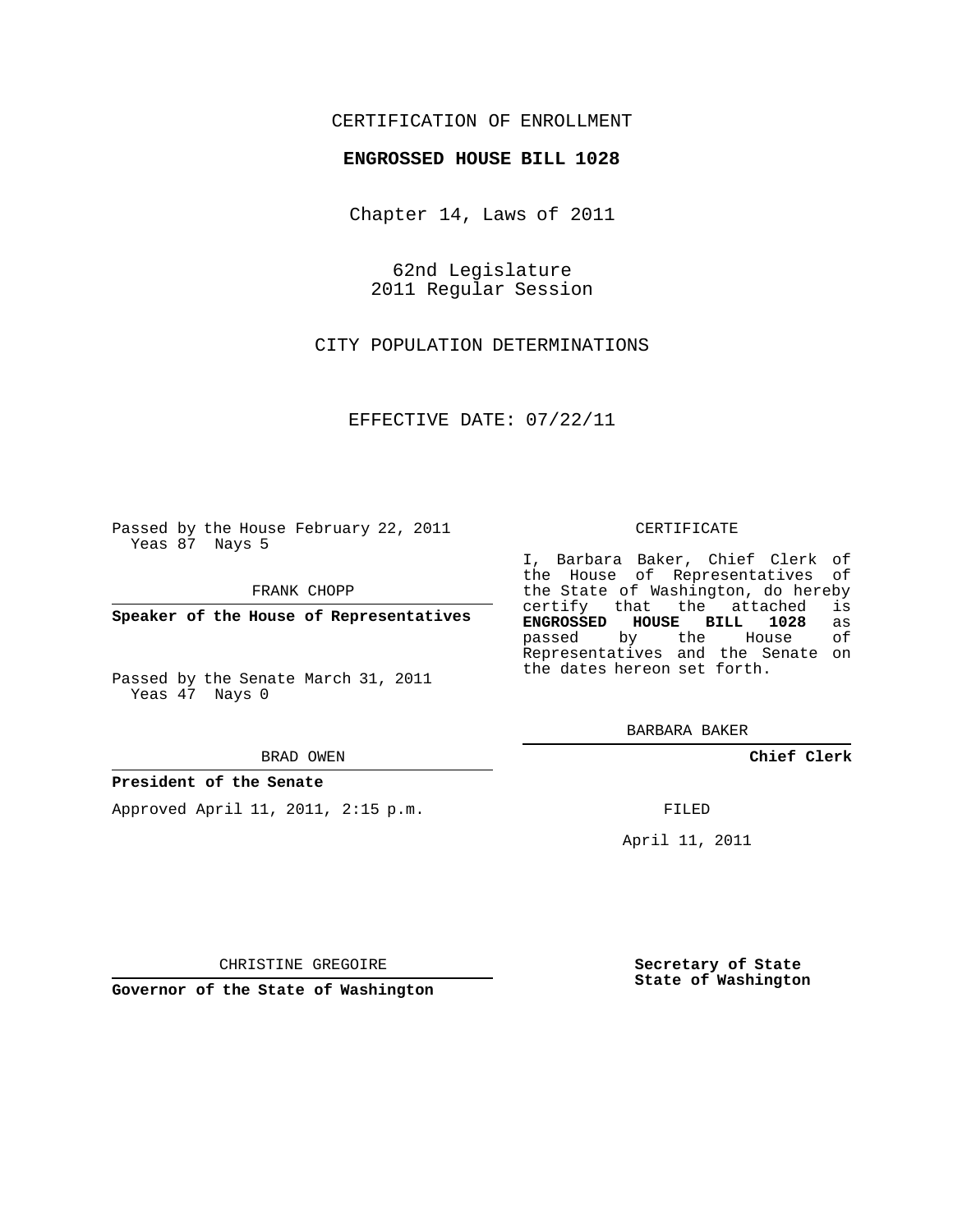# **ENGROSSED HOUSE BILL 1028** \_\_\_\_\_\_\_\_\_\_\_\_\_\_\_\_\_\_\_\_\_\_\_\_\_\_\_\_\_\_\_\_\_\_\_\_\_\_\_\_\_\_\_\_\_

\_\_\_\_\_\_\_\_\_\_\_\_\_\_\_\_\_\_\_\_\_\_\_\_\_\_\_\_\_\_\_\_\_\_\_\_\_\_\_\_\_\_\_\_\_

Passed Legislature - 2011 Regular Session

**State of Washington 62nd Legislature 2011 Regular Session**

**By** Representatives Schmick, Takko, Fagan, Springer, Kretz, Shea, Blake, and McCune

Prefiled 12/14/10. Read first time 01/10/11. Referred to Committee on Local Govt.

 AN ACT Relating to using state correctional facility populations to 2 determine population thresholds for certain local government purposes; and amending RCW 35A.12.010, 35A.13.010, and 47.26.345.

BE IT ENACTED BY THE LEGISLATURE OF THE STATE OF WASHINGTON:

 **Sec. 1.** RCW 35A.12.010 and 2009 c 549 s 3005 are each amended to read as follows:

 The government of any noncharter code city or charter code city electing to adopt the mayor-council plan of government authorized by this chapter shall be vested in an elected mayor and an elected council. The council of a noncharter code city having less than twenty-five hundred inhabitants shall consist of five members; when there are twenty-five hundred or more inhabitants, the council shall consist of seven members. A city with a population of less than twenty-five hundred at the time of reclassification as an optional municipal code city may choose to maintain a seven-member council. The decision concerning the number of councilmembers shall be made by the council and be incorporated as a section of the ordinance adopting for the city the classification of noncharter code city. If the population of a city after having become a code city decreases from twenty-five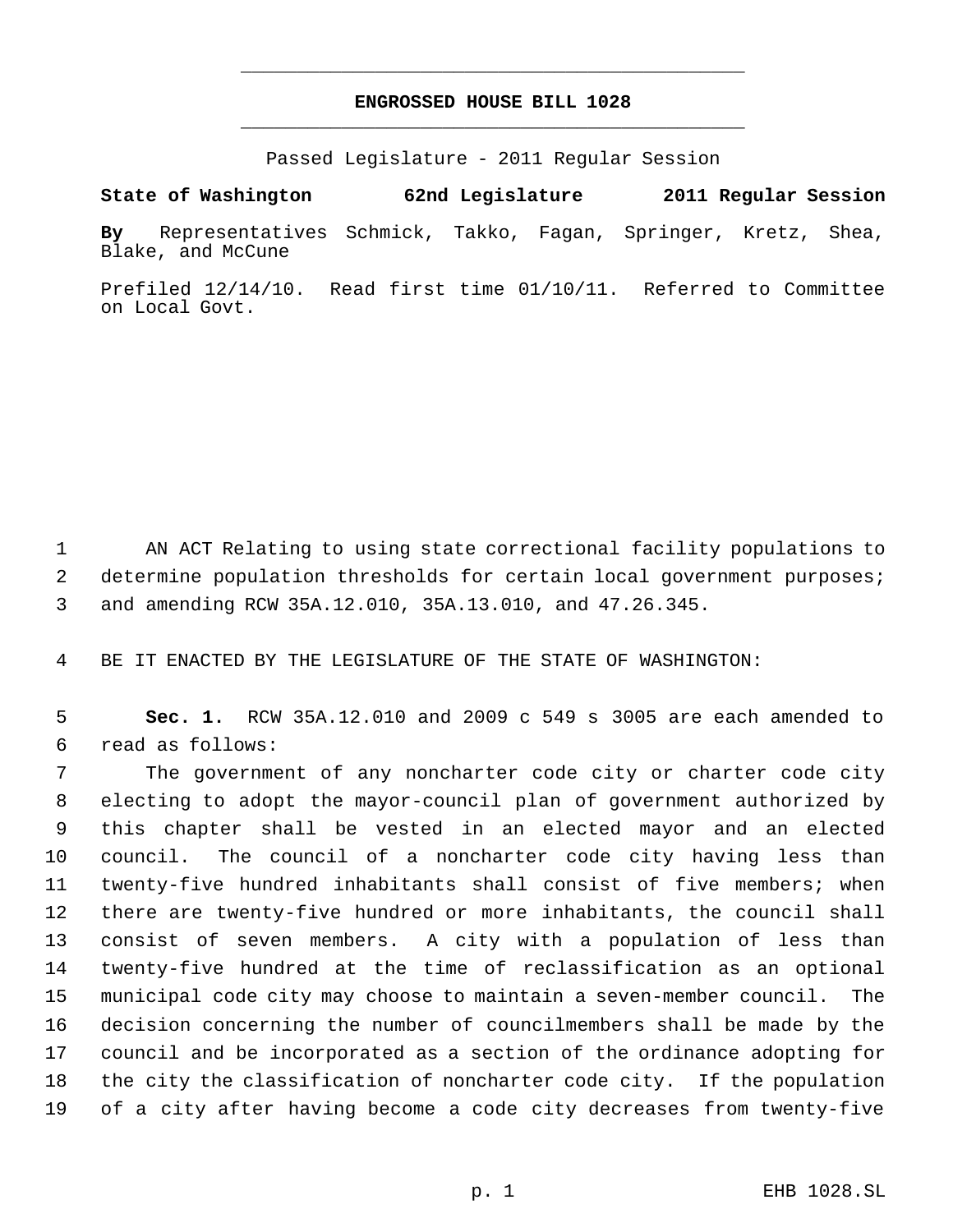hundred or more to less than twenty-five hundred, it shall continue to have a seven-member council. If, after a city has become a mayor- council code city, its population increases to twenty-five hundred or more inhabitants, the number of council offices in such city may increase from five to seven members upon the affirmative vote of a majority of the existing council to increase the number of council offices in the city. When the population of a mayor-council code city having five council offices increases to five thousand or more inhabitants, the number of council offices in the city shall increase from five to seven members. In the event of an increase in the number of council offices, the city council shall, by majority vote, pursuant to RCW 35A.12.050, appoint two persons to serve in these offices until the next municipal general election, at which election one person shall be elected for a two-year term and one person shall be elected for a four-year term. The number of inhabitants shall be determined by the most recent official state or federal census or determination by the state office of financial management. A charter adopted under the provisions of this title, incorporating the mayor-council plan of government set forth in this chapter, may provide for an uneven number 20 of councilmembers not exceeding eleven. For the purposes of 21 determining population under this section, cities may include or exclude the population of any state correctional facility located within the city.

 A noncharter code city of less than five thousand inhabitants which has elected the mayor-council plan of government and which has seven council offices may establish a five-member council in accordance with the following procedure. At least six months prior to a municipal general election, the city council shall adopt an ordinance providing for reduction in the number of council offices to five. The ordinance shall specify which two council offices, the terms of which expire at the next general election, are to be terminated. The ordinance shall provide for the renumbering of council positions and shall also provide for a two-year extension of the term of office of a retained council office, if necessary, in order to comply with RCW 35A.12.040.

 However, a noncharter code city that has retained its old mayor- council plan of government, as provided in RCW 35A.02.130, is subject to the laws applicable to that old plan of government.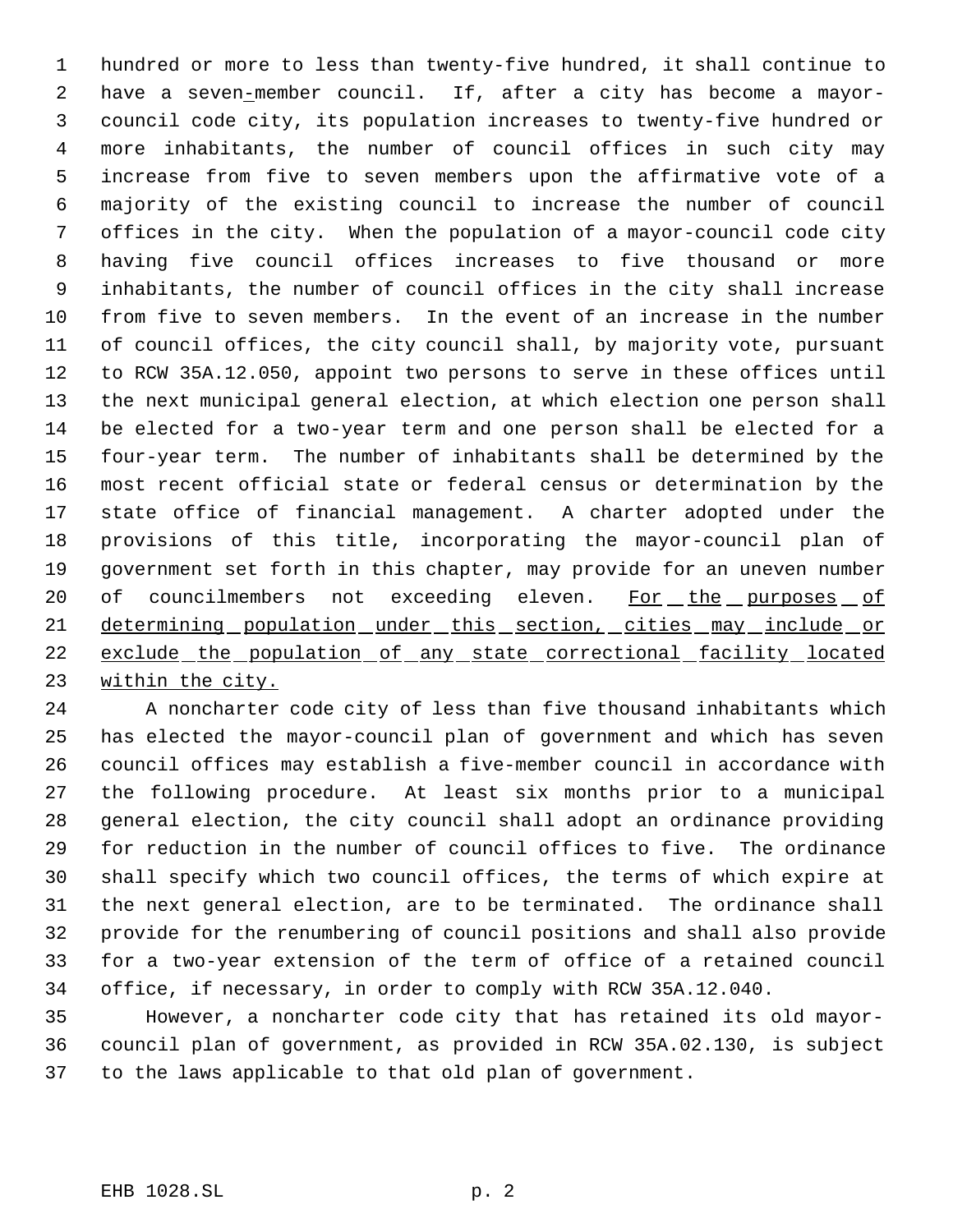**Sec. 2.** RCW 35A.13.010 and 2009 c 549 s 3016 are each amended to read as follows:

 The councilmembers shall be the only elective officers of a code city electing to adopt the council-manager plan of government authorized by this chapter, except where statutes provide for an elective municipal judge. The council shall appoint an officer whose title shall be "city manager" who shall be the chief executive officer and head of the administrative branch of the city government. The city manager shall be responsible to the council for the proper administration of all affairs of the code city. The council of a noncharter code city having less than twenty-five hundred inhabitants shall consist of five members; when there are twenty-five hundred or more inhabitants the council shall consist of seven members: PROVIDED, That if the population of a city after having become a code city decreases from twenty-five hundred or more to less than twenty-five hundred, it shall continue to have a seven member council. If, after a city has become a council-manager code city its population increases to twenty-five hundred or more inhabitants, the number of council offices in such city may increase from five to seven members upon the affirmative vote of a majority of the existing council to increase the number of council offices in the city. When the population of a council-manager code city having five council offices increases to five thousand or more inhabitants, the number of council offices in the city shall increase from five to seven members. In the event of an increase in the number of council offices, the city council shall, by majority vote, pursuant to RCW 35A.13.020, appoint two persons to serve in these offices until the next municipal general election, at which election one person shall be elected for a two-year term and one person shall be elected for a four-year term. The number of inhabitants shall be determined by the most recent official state or federal census or determination by the state office of financial management. A charter adopted under the provisions of this title, incorporating the council- manager plan of government set forth in this chapter may provide for an uneven number of councilmembers not exceeding eleven.

 A noncharter code city of less than five thousand inhabitants which has elected the council-manager plan of government and which has seven council offices may establish a five-member council in accordance with the following procedure. At least six months prior to a municipal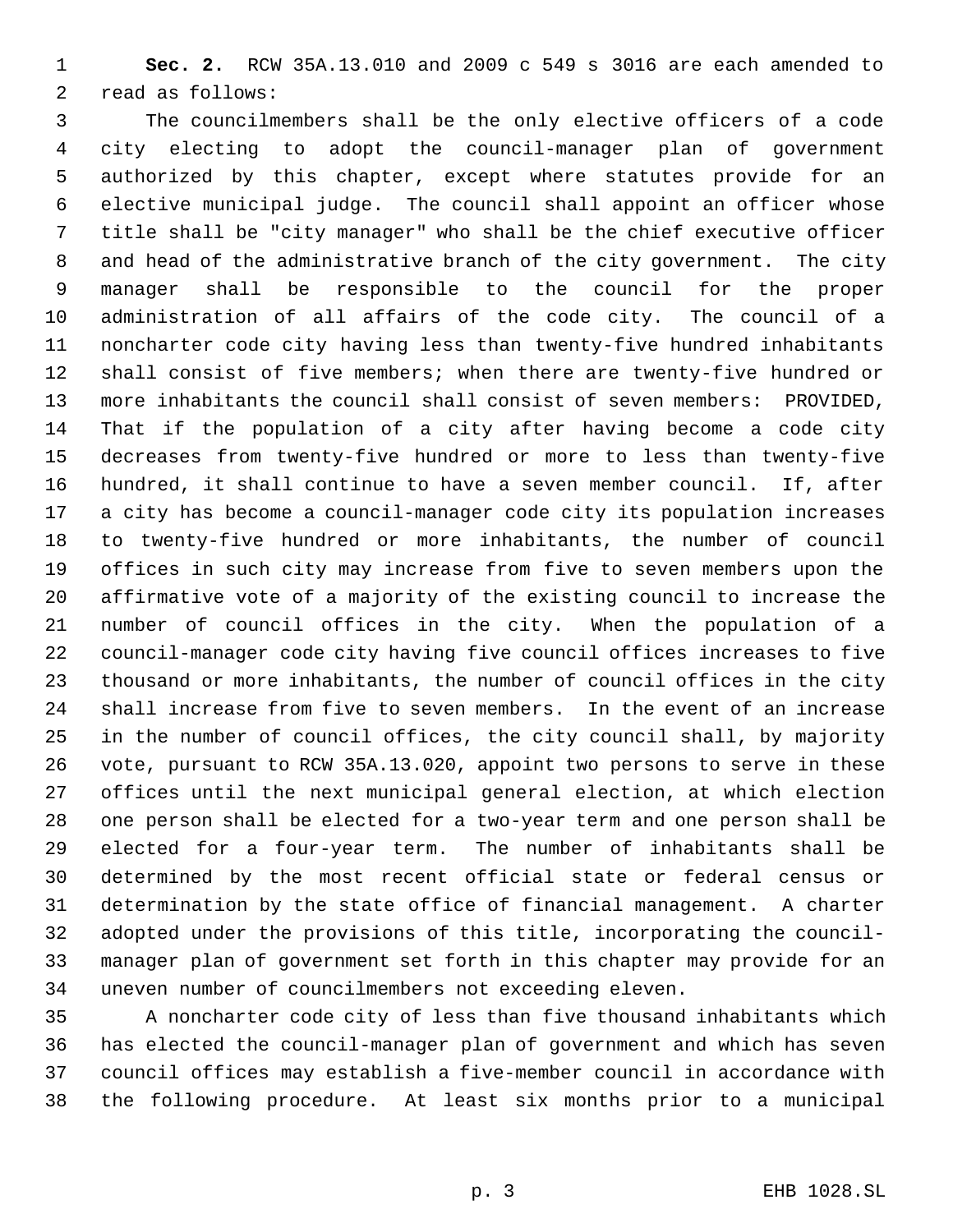general election, the city council shall adopt an ordinance providing for reduction in the number of council offices to five. The ordinance shall specify which two council offices, the terms of which expire at the next general election, are to be terminated. The ordinance shall provide for the renumbering of council positions and shall also provide for a two-year extension of the term of office of a retained council office, if necessary, in order to comply with RCW 35A.12.040.

 However, a noncharter code city that has retained its old council- manager plan of government, as provided in RCW 35A.02.130, is subject to the laws applicable to that old plan of government.

 For the purposes of determining population under this section, cities may include or exclude the population of any state correctional 13 facility located within the city.

 **Sec. 3.** RCW 47.26.345 and 2005 c 83 s 3 are each amended to read as follows:

 All cities and towns with a population of less than five thousand are eligible to receive money from the small city pavement and sidewalk account created under RCW 47.26.340 for maintenance, repair, and 19 resurfacing of city and town streets. For the purposes of determining 20 population under this section, cities may include or exclude the population of any state correctional facility located within the city. The board shall determine the allocation of money based on:

 (1) The amount of available funds within the small city pavement 24 and sidewalk account;

 (2) Whether the city or town meets one or more of the following criteria:

 (a) The city or town has identified a street in a six-year transportation improvement plan, as defined by RCW 35.77.010, or a project identified through the use of a pavement management system;

 (b) The city or town has provided pavement rating information on the proposed street improvement or street network improvement;

 (c) The city or town has provided sidewalk information on the proposed sidewalk system improvement;

 (d) The city or town has provided information, where available, on traffic conditions for truck routes, bus routes, and traffic volumes;

 (e) The city or town has the ability to provide a local match as demonstrated by one or more of the following: